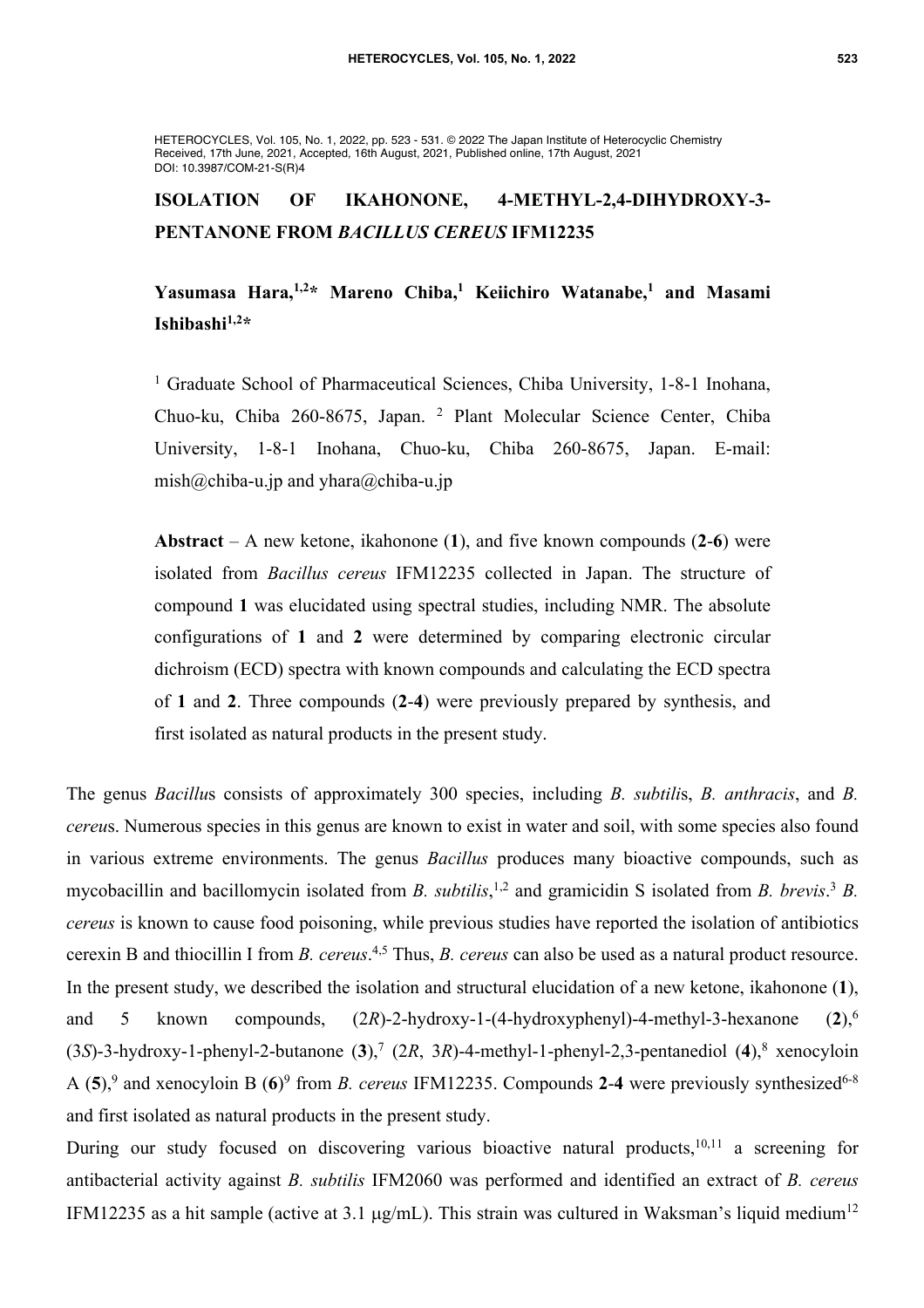(10 L) at 28 °C for 5 days. After centrifugation of the culture extract, the supernatant and methanolic (MeOH) extract of the mycelium cake were combined and partitioned between ethyl acetate (EtOAc) and water. The fractionation of the EtOAc layer was guided by an antibacterial activity test. The EtOAc layer was fractionated by silica gel and reverse-phase HPLC to yield compounds **1**-**6** (Figure 1).



**Figure 1.** Compounds **1-6** isolated from *Bacillus cereus* IFM12235

The molecular formula of compound 1 was revealed as  $C_{12}H_{16}O_3$  by high-resolution ESI-MS (obsd.  $m/z$ ) 231.0960  $[M+Na]^+$ , calcd. for  $C_{12}H_{16}O_3Na$ , 231.0997). The <sup>1</sup>H NMR spectrum of 1 measured in CDCl<sub>3</sub> displayed signals arising from one mono-substituted benzene  $[\delta_H$  7.24 (3H) and 7.32 (2H)], one oxy-methine [ $\delta_H$  4.84 (1H)], one methylene [ $\delta_H$  2.82, and 3.26], and two methyl groups [ $\delta_H$  1.38 (3H) and 1.43 (3H)]. The <sup>13</sup>C NMR spectrum of 1, recorded in CDCl<sub>3</sub>, contained 12 peaks. Cross-peaks were observed between H-8 ( $\delta$ <sub>H</sub> 4.84) and H<sub>2</sub>-7 ( $\delta$ <sub>H</sub> 2.82, 3.26) in the COSY data of 1 (Figure 2). The heteronuclear multiple bond correlation (HMBC) spectrum of **1** indicated correlations from the methylene protons [H<sub>2</sub>-7 ( $\delta$ <sub>H</sub> 2.82, 3.26)] to a quaternary carbon [C-1 ( $\delta$ <sub>C</sub>136.8)] and the sp<sup>2</sup> carbons [C-2, 6 ( $\delta$ <sub>C</sub> 129.4)], suggesting a partial structure **a** (Figure 2). In addition, the HMBC spectrum of **1** revealed correlations between two methyl protons [H<sub>3</sub>-11 ( $\delta$ <sub>H</sub>1.43) and H<sub>3</sub>-12 ( $\delta$ <sub>H</sub>1.38)] to one sp<sup>3</sup> oxygenated carbon [C-10 ( $\delta$ <sub>C</sub> 77.4)] and one ketone carbon [C-9 ( $\delta$ <sub>C</sub> 214.8)], suggesting another partial structure **b**, as shown in Figure 2. The molecular formula and degree of unsaturation of **1** indicated the existence of two hydroxy groups at C-8 and C-10, with two partial structures, **a** and **b**, connected between C-8 (δc 74.6) and C-9 (δc 214.8), leading to the planar structure of compound **1** (Figure 1, Table 1).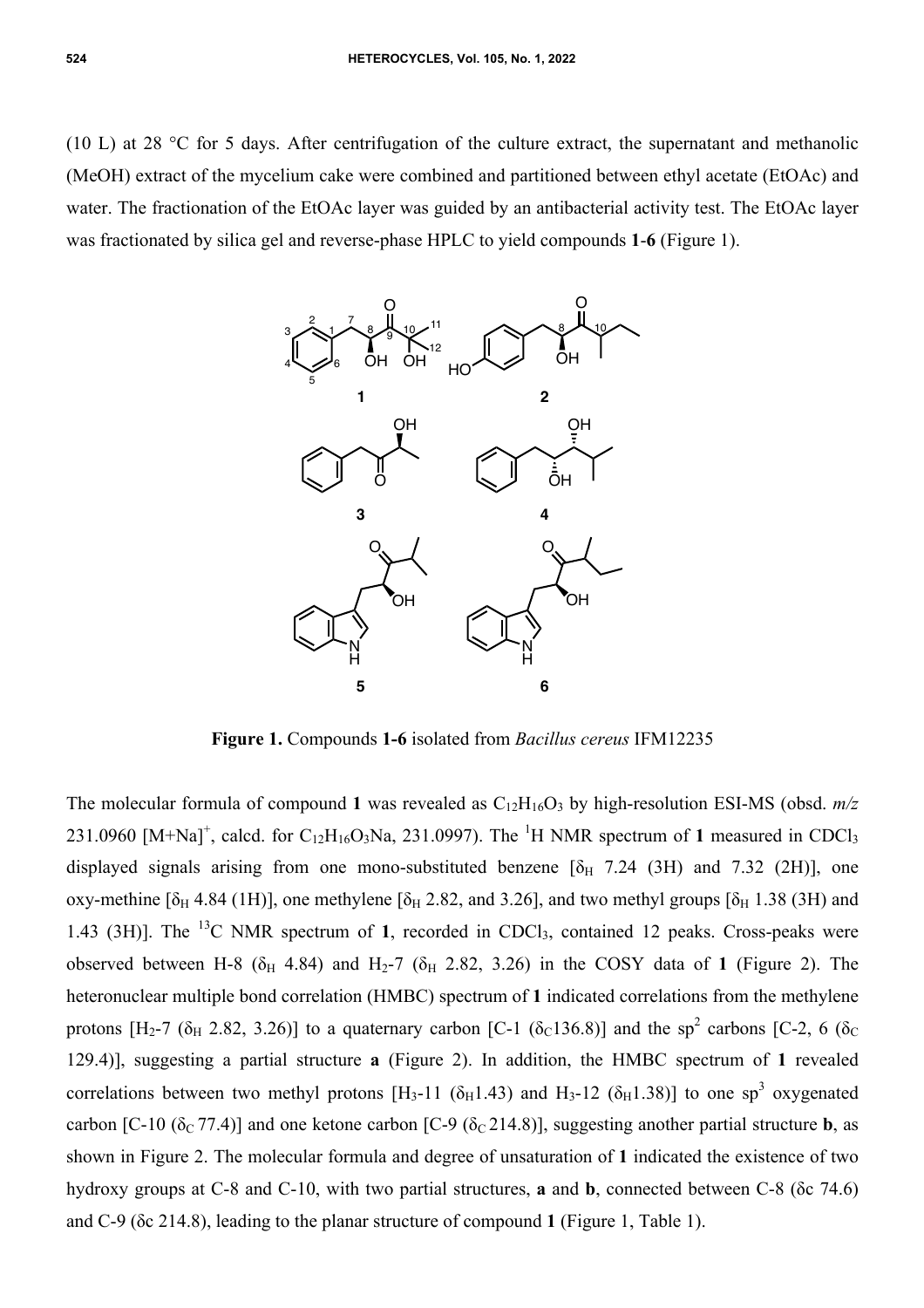

**Figure 2.** COSY and HMBC correlations for partial structures of compound **1**

| position       | $\delta_{\rm H}$           | $\delta_{\rm C}$ |
|----------------|----------------------------|------------------|
| $\mathbf{1}$   |                            | 136.8            |
| 2(6)           | $7.24$ (m, 1H)             | 129.4            |
| 3(5)           | $7.32$ (m, 1H)             | 128.6            |
| $\overline{4}$ | $7.24$ (m, 1H)             | 126.9            |
| 7              | 2.82 (dd, 13.8, 8.3, 1H)   | 40.6             |
|                | $3.26$ (dd, 13.8, 4.1, 1H) |                  |
| 8              | $4.84$ (m, 1H)             | 74.6             |
| 9              |                            | 214.8            |
| 10             |                            | 77.4             |
| 11             | $1.43$ (s, 3H)             | 27.1             |
| 12             | $1.38$ (s, 3H)             | 27.4             |

**Table 1.** <sup>1</sup>H and <sup>13</sup>C NMR data for ikahonone  $(1)$ 

Measured in CDCl<sub>3</sub>. 600MHz (<sup>1</sup>H). 150 MHz (<sup>13</sup>C)  $\delta$  in ppm *J* in Hz

The absolute configuration of **1** was determined using specific rotation and the ECD spectrum of **1**. The specific rotation of **1** ( $[\alpha]_D^2$  +10 (*c* 1.0, CHCl<sub>3</sub>)) was the same in sign as that of (+)-sattabacin ( $[\alpha]_D$  +35 (*c* 0.7, CHCl<sub>3</sub>)),<sup>13</sup> a compound similar to 1. The stereocenter of  $(+)$ -sattabacin, which possessed a hydroxy group, was determined to be the  $(S)$ -configuration by total synthesis.<sup>14</sup> Reportedly,  $(-)$ -sattabacin, an enantiomer of (+)-sattabacin, demonstrated a negative Cotton effect at 290 nm. <sup>15</sup> The ECD spectrum of **1** showed a positive Cotton effect at 292 nm (*Figure S6*), which corresponded well with that of **6**, presenting an *S*-configuration. 9b In addition, the experimental ECD spectrum of **1** was compared with the computational ECD spectra of *R*- and *S*- configuration of **1**, calculated by a method similar to that used to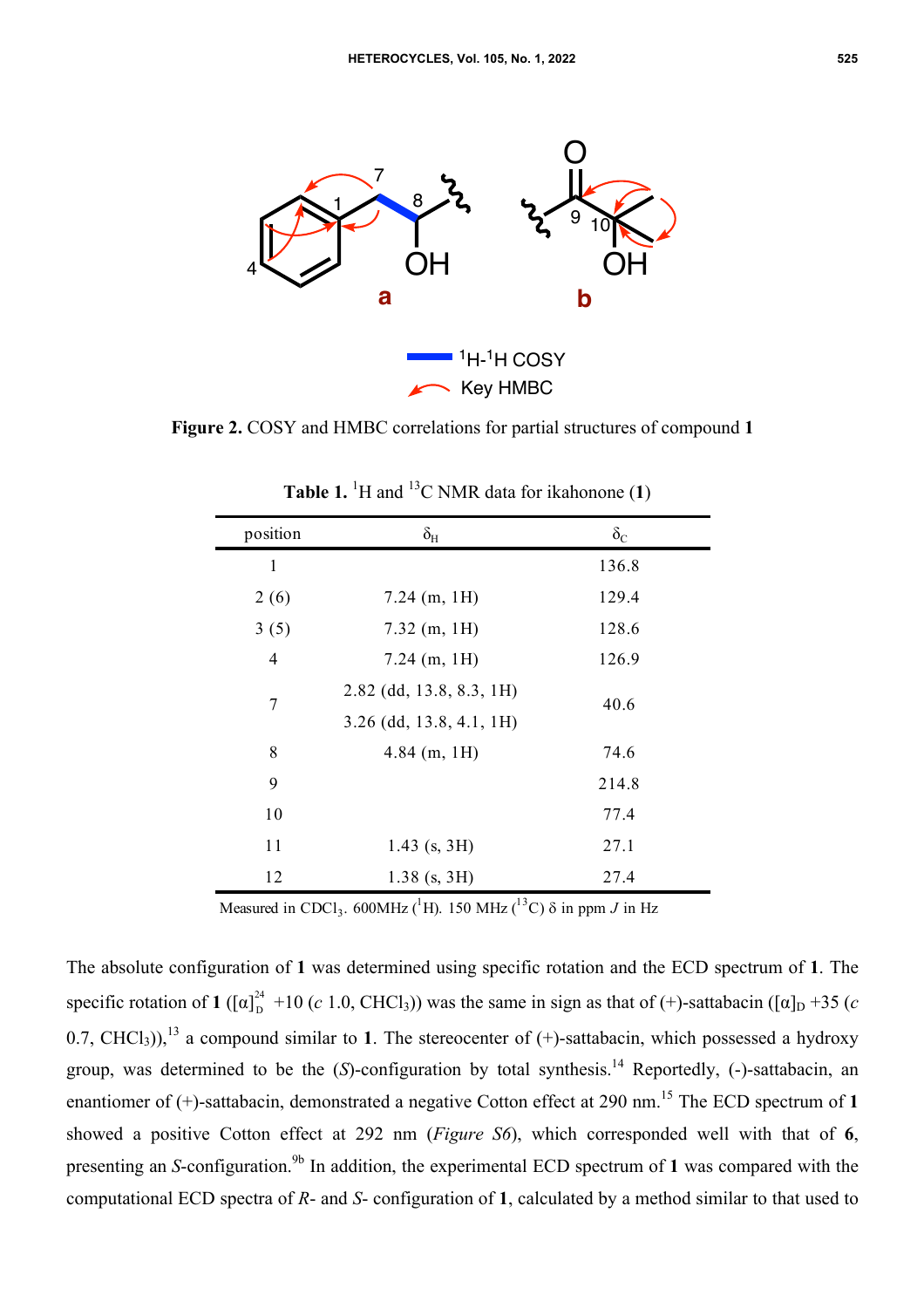determine the absolute configuration of arungifangin with a free-rotating chain structure,<sup>16</sup> suggesting that compound **1** had *an S*-configuration (*Figure S6*).

Structures **2-6** were identified by comparing the spectral data with those available in the literature. However, spectral data for **2** have not been previously reported in patents. <sup>9</sup> Therefore, the structure of **2** was determined based on the analysis of the spectral data obtained in the present study. Additionally, the ECD spectra of **2** were measured and calculated to determine the absolute configuration of **2** (*Figure S7*). Accordingly, the ECD spectrum of **2** indicates that the C-8 of **2** demonstrates the *S*-configuration. However, the stereochemistry of C-10 of **2** was not determined in this study.

Although the EtOAc extract of *B. cereus* exhibited antibacterial activity against *B. subtilis* IFM2060, the six isolated compounds demonstrated no significant antibiotic effect against *B. subtilis* (minimum inhibitory concentration [MIC], 1 mg/mL or  $>1$  mg/mL). Then, the six compounds were tested in two other assay systems. For pathogenic microorganisms, escaping cellular immunity mediated by macrophages is critical for attacking the host. No compound showed cytotoxicity at 200 µM when assayed using the mouse macrophage cell line J774.1. In addition, the inflammatory response of the host against bacterial inroads is an important mechanism of innate immune defense; therefore, anti-inflammatory action is a target for pathogenic microorganisms. Nitric oxide (NO) produced by microorganism stimulation, for example, by lipopolysaccharide (LPS), contributes to inflammation. Therefore, the ability of isolated compounds to suppress NO production was examined by the Griess reaction<sup>17</sup> using the LPS-stimulated mouse macrophage-like cell line RAW264. The Griess reaction revealed that compounds **1**-**6** suppressed the production of nitrate ions at 200 mM (Figure 3), indicating that these compounds may possess anti-inflammatory activities.

In the present study, we described the isolation of ikahonone and known compounds **2**-**6** from *B. cereus* IFM12235. In addition, the structure of **1** was elucidated by spectral studies and ECD spectral analysis. Notably, the spectral characterization of compound **2** was described for the first time in the present study. Finally, compounds **2**-**4** were isolated as natural products.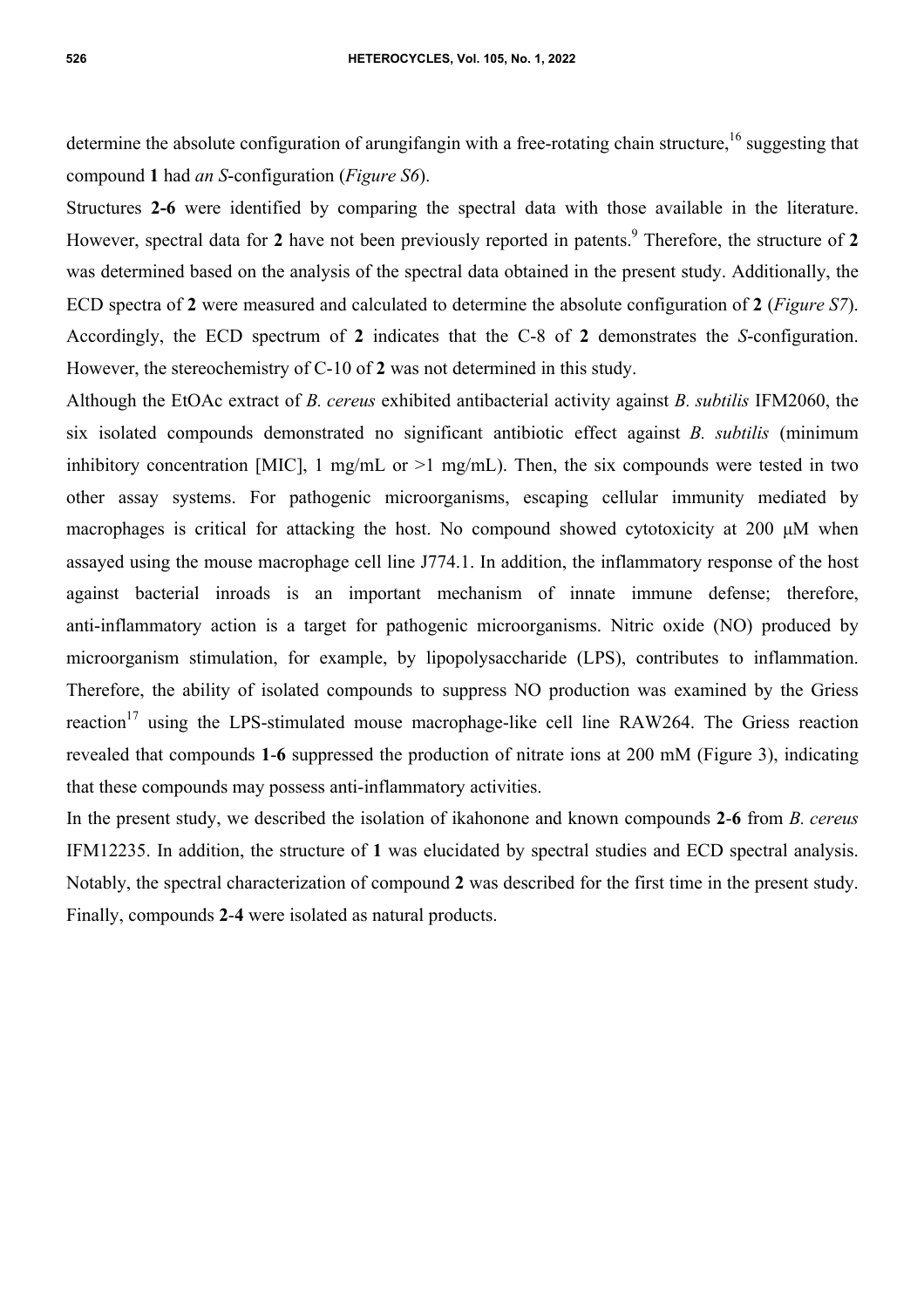

**Figure 3.** Cell viability and the estimated nitric oxide (NO) production in RAW264 cells for compounds **1**-**6**

## **EXPERIMENTAL**

#### *General experimental procedures*

The following instruments were used in the present study: a P-2200 polarimeter (JASCO) for optical rotations; a J-1100 CD spectrometer (JASCO) for circular dichroism; a UV 1280 (Shimadzu) for UV−vis spectra; an ECZ-600 spectrometer (JEOL) for NMR spectroscopy (solvent chemical shifts were used as the internal standard); an AccuTOF LC-plus JMS-T100LP (JEOL) for HR-ESI-MS; two PU 1580 and PU2080 plus (JASCO) pump and UV 970, UV 2075, RI-1530, and RI-2031 plus (JASCO) for HPLC. The following adsorbents were used for purification: silica gel 60  $F_{254}$  (0.25 mm, Merck) and silica gel 60 RP-18 F254S (0.25 mm, Merck) for analytical thin layer chromatography (TLC); Silica gel 60 N (Kanto Chemical Co., Inc.) for column chromatography; COSMOSIL  $5C_{18}$ -AR-II (10.0 × 250 mm, Nacalai Tesque) for preparative HPLC.

## *Identification of bacterial strain*

*B. cereus* IFM12235 was obtained from soil collected at a mountain road in Ikaho Shrine, Shibukawa City, Japan. *B. cereus* IFM12235 was identified by Dr. Takashi Yaguchi at the Medical Mycology Research Center, Chiba University, and a voucher specimen was deposited with the code IFM12235. This strain was identified by 16S rRNA gene sequencing.

# *Fermentation and isolation*

An aliquot (1 mL each) of the stock strain of *B. cereus* IFM12235 was added to 20 mL of Waksman liquid medium consisting of 2.0% glucose, 0.5% meat extract, 0.5% peptone, 0.5% NaCl, 0.3% dried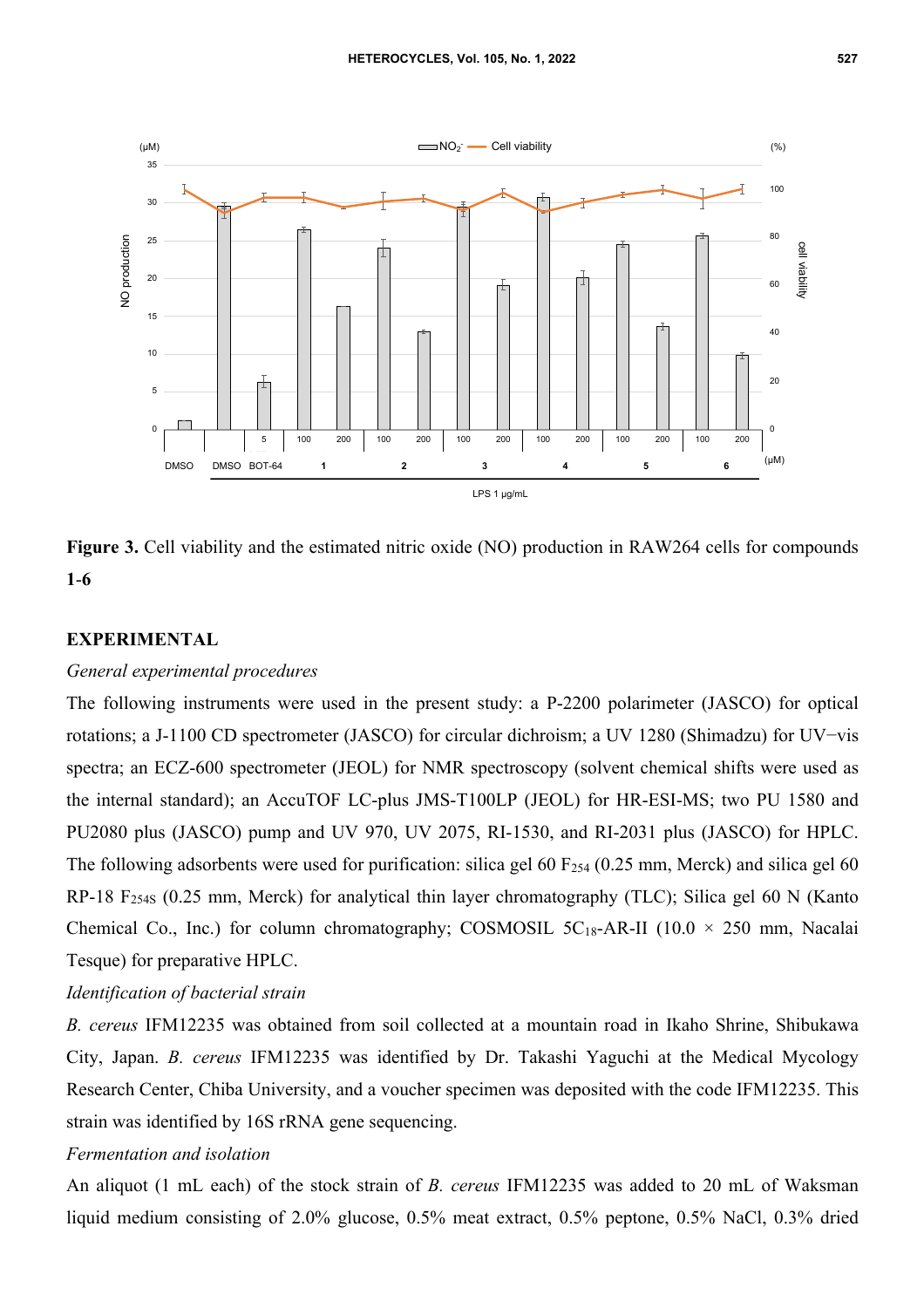yeast, and  $0.3\%$  CaCO<sub>3</sub> in a 50-mL Erlenmeyer flask and cultured at 160 rpm for 3 days at 28 °C. The resulting cultures (10 mL each) were transferred to three 500-mL Sakaguchi flasks containing 200 mL of Waksman liquid medium and incubated at 28 °C for 3 days, with shaking at 160 rpm. Each of the resulting 50 mL cultures was added to 10 turnip-shaped flasks (capacity 3 L) containing 1 L Waksman liquid medium and grown with shaking (160 rpm) at 28 °C for 5 days. Subsequently, this culture broth (10 L) was centrifuged at 5000 rpm for 10 min to obtain the supernatant and mycelium cake. The mycelial cake was extracted with MeOH (1 L  $\times$  2). The MeOH extract was combined with the supernatant obtained above, and the combined materials were partitioned between EtOAc (10 L  $\times$  3) and water to obtain the EtOAc extract (3.2 g). The EtOAc extract showed antibacterial activity against *B. cereus* IFM12235.

The EtOAc extract (3.2 g) was subjected to silica gel column chromatography ( $\phi$ 32 × 250 mm, hexane-EtOAc system) to obtain fractions 1A–1I. A portion of fraction 1C (hexane: EtOAc =2: 1, 161.2 mg) was subjected to reversed-phase HPLC (COSMOSIL  $5C_{18}$ -AR-II [ $\phi$  10.0 × 250 mm]; eluent: 60% MeOH; flow rate: 3.0 mL/min) to extract compounds  $3(4.4 \text{ mg}, t_R 7.0 \text{ min})$ ,  $1(2.3 \text{ mg}, t_R 8.0 \text{ min})$ ,  $2(3.2 \text{ mg}, t_R 8.0 \text{ min})$ mg,  $t<sub>R</sub>$  9.0 min), **5** (6.5 mg,  $t<sub>R</sub>$  12.0 min), **4** (3.7 mg,  $t<sub>R</sub>$  15.0 min), and **6** (4.9 mg,  $t<sub>R</sub>$  19.0 min).

*Ikahonone (1)*

Colorless solid.  $[\alpha]_D^{24}$  +10 (*c* 1.0, CHCl<sub>3</sub>). HR-ESI-MS:  $m/z$  231.0960 [M + Na]<sup>+</sup> (calculated for C<sub>12</sub>H<sub>16</sub>NaO<sub>3</sub> 231.0997). UV λ<sub>max</sub> (MeOH) nm (log ε) 204 (5.7) IR (ATR) cm<sup>-1</sup>: 1750, 1710, 1360, and 1220. CD  $\lambda_{\text{max}}$  (MeOH) nm ( $\Delta \varepsilon$ ): 217 (-12.5) and 298 (9.7). The <sup>1</sup>H and <sup>13</sup>C NMR data are presented in Table 1.

*(2R)-2-Hydroxy-1-(4-hydroxyphenyl)-4-methyl-3-hexanone (2)*

Colorless solid.  $[\alpha]_D^{22}$  +75 (*c* 1.0, CHCl<sub>3</sub>). HR-ESI-MS:  $m/z$  467.2444 [2M + Na]<sup>+</sup> (calculated for C<sub>26</sub>H<sub>36</sub>NaO<sub>6</sub> 467.2410). UV  $\lambda_{\text{max}}$  (MeOH) nm (log  $\varepsilon$ ): 225 (5.2) nm and 280 (4.5). IR (ATR) cm<sup>-1</sup>: 3370, 2970, 1710, 1450, and 1370. CD λmax (MeOH) nm (Δ*ε*): 208 (-2.3), 233 (-0.2), and 292 (2.6). <sup>1</sup> H-NMR (CDCl3) δ 7.10 (d, 8.5, H-2, 6), 6.75 (d, 8.5, H-3, 5), 4.46 (m, H-8), 3.47 (br, 8-OH), 3.07 (dd, 14.4, 4.8, H-7), 2.75 (m, H-7), 2.70 (m, H-10), 1.66 (m, H-11), 1.44 (m, H-11), 1.05 (d, 6.9, H-13), and 0.88 (t, 7.5, H-12). 13C-NMR (CDCl3) δ 215.4 (C-9), 154.4 (C-4), 130.3 (C-2, 6), 128.8 (C-1), 115.4 (C-3, 5), 76.8  $(C-8)$ , 43.1  $(C-10)$ , 39.2  $(C-7)$ , 27.1  $(C-11)$ , 14.7  $(C-13)$ , and 11.4  $(C-12)$ .

*(3S)-3-Hydroxy-1-phenyl-2-butanone (3)*

ESI-MS:  $m/z$  187 [M + Na]<sup>+</sup>. [α]<sup>24</sup><sub>D</sub> +12 (*c* 1.0, CHCl<sub>3</sub>).

*(2R, 3R)-4-Methyl-1-phenyl-2,3-pentanediol (4)* 

ESI-MS:  $m/z$  217 [M + Na]<sup>+</sup>, 389 [2M + H]<sup>+</sup>, 411 [2M + Na]<sup>+</sup>. [α]<sub>D</sub><sup>24</sup>+58 (*c* 1.0, CHCl<sub>3</sub>).

*Xenocyloin A (5)*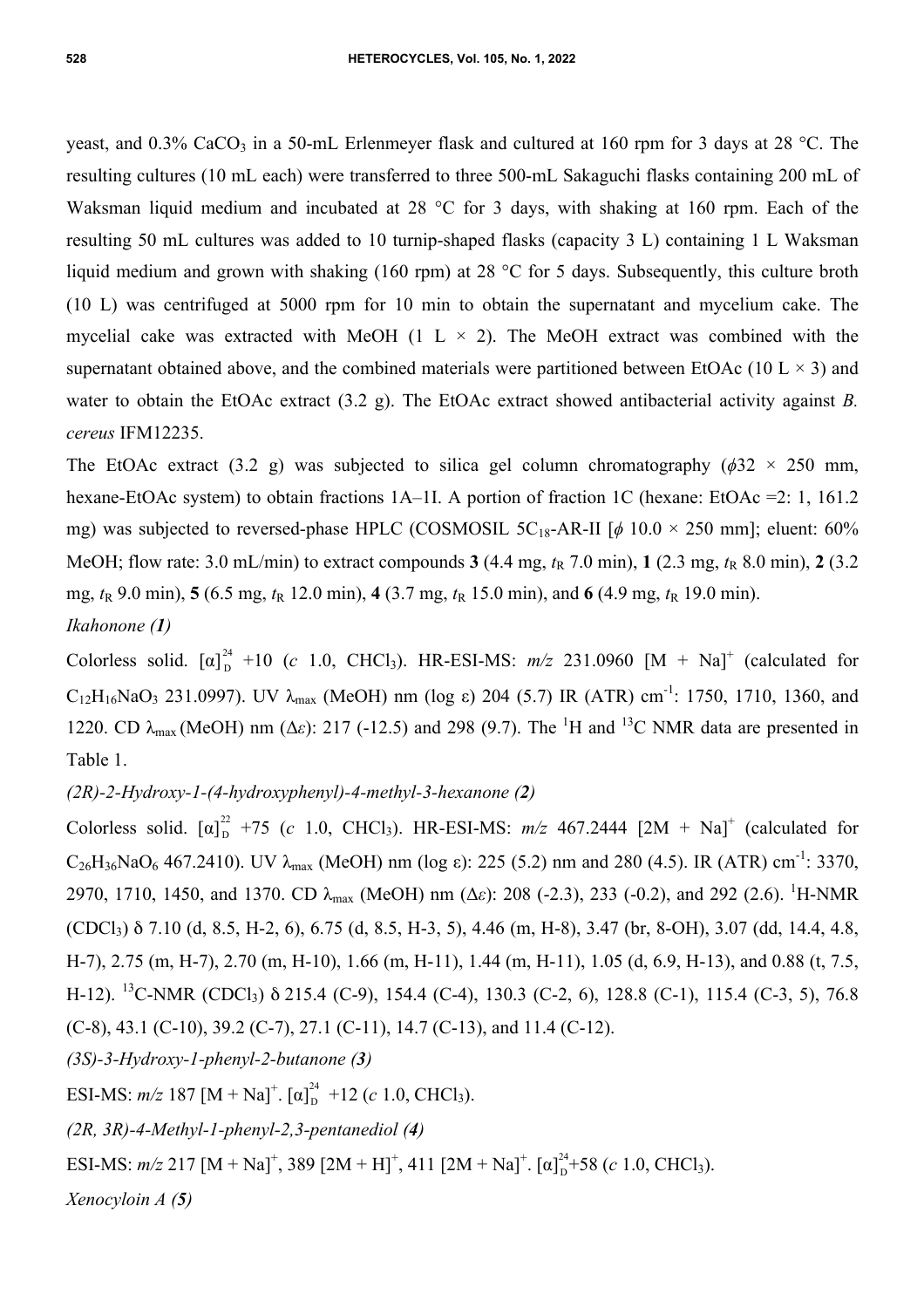ESI-MS: 
$$
m/z
$$
 232 [M + H]<sup>+</sup>, 254 [M + Na]<sup>+</sup>, 485 [2M + Na]<sup>+</sup>. [a]<sup>24</sup><sub>D</sub> +83 (*c* 1.0, CHCl<sub>3</sub>).

#### *Xenocyloin B (6)*

ESI-MS:  $m/z$  246 [M + H]<sup>+</sup>, 268 [M + Na]<sup>+</sup>, 245 [M - H]<sup>-</sup>. [ $\alpha$ ]<sub> $D$ </sub><sup>24</sup>+131 (*c* 1.0, CHCl<sub>3</sub>).

CD λmax (MeOH) nm (Δ*ε*): 225 (-13.9), 240 (-6.8), and 292 (11.9).

## *Antibacterial activity*

An aliquot (1 mL each) of the stock strain of *B. subtilis* IFM2060 was added to 5 mL of nutrient broth (NB) liquid medium consisting of 1.6% NB in a 10-mL Erlenmeyer flask and cultured at 160 rpm for 24 h at 28 °C. After *B. subtilis* was inoculated on a 96-well clear plate at a density of  $1.0 \times 10^4$ colony-forming unit (CFU)/well, 1 µL of sample solutions prepared at an appropriate concentration was immediately added to each well and cultured for 24 h at 28 °C. After culturing *B. subtilis* with the samples, 10 µL of a 3-(4,5-dimethyl-2-thiazoyl)-2,5-diphenyltetrazolium bromide (MTT) solution was added to each well. Following cultivation for 12–24 h, the absorbance of each well was measured at 570 nm to determine the viability of *B. subtilis*.

## *Cell cytotoxicity assay*

Cell viability was measured using the fluorometric microculture cytotoxicity assay (FMCA) method.<sup>18</sup> Mouse macrophage cell line, J774.1 cells were seeded at a density of  $4\times10^3$  cells/well onto a 96-well black microplate and pre-cultured in a  $CO<sub>2</sub>$  incubator at 37 °C. After incubation for 24 h, the medium was removed, and 200 µL of the sample containing Dulbecco's Modified Eagle Medium (DMEM) with 10% fetal bovine serum (FBS), adjusted to an appropriate concentration, was added to each well. Next, the cells were cultured for 72 h. After removing the medium, the cells were washed once with 200 µL of phosphate-buffered saline (PBS); then, 200  $\mu$ L of the fluorescein diacetate solution (3.5  $\mu$ g/mL) was added to each well. After incubation for 1 h, fluorescein fluorescence was measured (excitation, 485 nm; emission, 538 nm). Data are presented as the mean  $\pm$  standard deviation (SD) of three independent experiments. Dimethyl sulfoxide (DMSO) was used as a negative control.

## *NO production assay*

The mouse macrophage cell line, RAW264 cells, were seeded at a density of  $3\times10^4$  cells/well onto 96-well black microplates and then pre-cultured in a  $CO<sub>2</sub>$  incubator at 37 °C. After incubation for 24 h, the medium was removed, and 90 µL of the sample containing DMEM with 10% FBS, adjusted to an appropriate concentration, was added to each well. After incubation for 2 h, 10 µL of LPS (from *E. coli* O55, Wako, 127-05141) was added to afford cell stimulation for 24 h (final concentration of LPS, 1 µg/mL). The nitrite concentration was measured in the supernatant using the Griess reaction. The culture supernatant (50  $\mu$ L) was transferred into a 96-well clear plate, with 50  $\mu$ L of the Griess solution, consisting of 2.5% phosphoric acid, 1.0% sulfanilamide, and 0.1% N-1-naphthylethylenediamine dihydrochloride. After reacting for 30 min in the dark, the absorbance of each well was measured at 570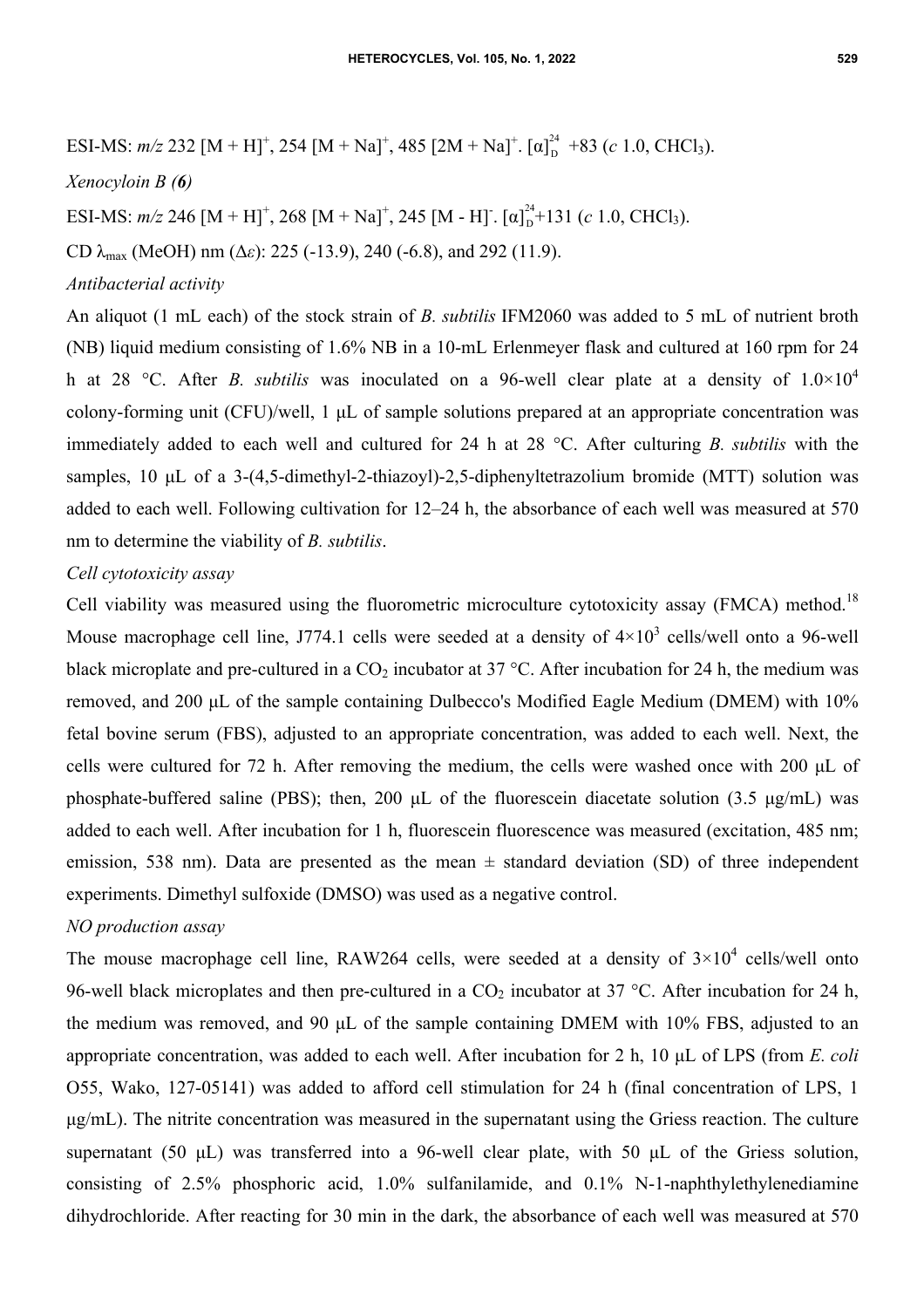nm. The amount of nitrite produced was calculated from the absorbance of the calibration curve prepared using NaNO<sub>3</sub>. The remaining cells and solutions in the 96-well black plate were used to measure the viability of RAW264 cells by the FMCA method. Data are presented as the mean  $\pm$  SD of three independent experiments. BOT-64 cells were used as the positive control.

*Conformational analyses and ECD calculations for 1 and 2* 

Conformational searches were performed with the Spartan18 software (Wavefunction Inc.) using a PC (Windows 10 Home; Intel Core i7-10770; 2.90 GHz; RAM 16 GB). Stable conformers were initially searched using the Merck molecular force field (MMFF) method. Stable conformers suggested by MMFF were optimized using the Hartree-Fock (HF)/3-21G model, and stable conformers up to 10 kJ/mol were further optimized using the B3LYP/ 6-31G model. ECD calculations for compounds were performed using Gaussian R16W (Gaussian) on a PC (Windows 10 Education; Intel Xeon E31245; 3.30 GHz; RAM 16 GB). The dominant conformers of compounds covered >80% of the population, according to Boltzmann's law. For these conformers, time-dependent density functional theory (TDDFT) calculations were conducted at the B3LYP/def2-TZVP level. The resulting rotational strength data were converted to Gaussian curves to obtain ECD spectra of the different conformers. The spectra were corrected to obtain the theoretical ECD spectrum.

## **ACKNOWLEDGEMENTS**

We are thankful to Dr. Takashi Yaguchi (Medical Mycology Research Center, Chiba University) for identifying *Bacillus cereus* IFM12235. This work was supported by KAKENHI Grant Nos. 20H03394, 19H04640, and 20K16024 from the Japan Society for the Promotion of Science.

## **REFERENCES**

- 1. S. Sengupta, A. B. Banerjee, and S. K. Bose, *Biochem. J.*, 1971, **121**, 839.
- 2. F. Peypoux, M. T. Pommier, B. C. Das, F. Besson, L. Delcambe, and G. Michel, *J. Antibiot.*, 1984, **37**, 1600.
- 3. G. F. Gause and M. G. Brazhnikova, *Nature*, 1944, **154**, 703.
- 4. J. Shoji and T. Kato, *J. Antibiot.*, 1976, **29**, 1275.
- 5. J. Shoji, T. Kato, Y. Yoshimura, and K. Tori, *J. Antibiot.*, 1981, **34**, 1126.
- 6. a) Y. Kashiyama, Y. Yoshikuni, D. Baker, and J. B. Siegel, PCT Int. Appl., 2009, WO 2009046370 A2 20090409; b) Y. Yoshikuni and Y. Kashiyama, PCT Int. Appl., 2009, WO 2009046375 A2 20090409 Int.
- 7. a) Z. Guo, A. Goswami, K. D. Mirfakhrae, and R. N. Patel, *Tetrahedron: Asymmetry*, 1999, **10**, 4667; b) A. T. Radosevich, C. Musich, and F. D. Toste, *J. Am. Chem. Soc.*, 2005, **127**, 1090.
- 8. P. Jiao, M. Kawasaki, and H. Yamamoto, *Angew. Chem. Int. Ed.*, 2009, **48**, 3333.